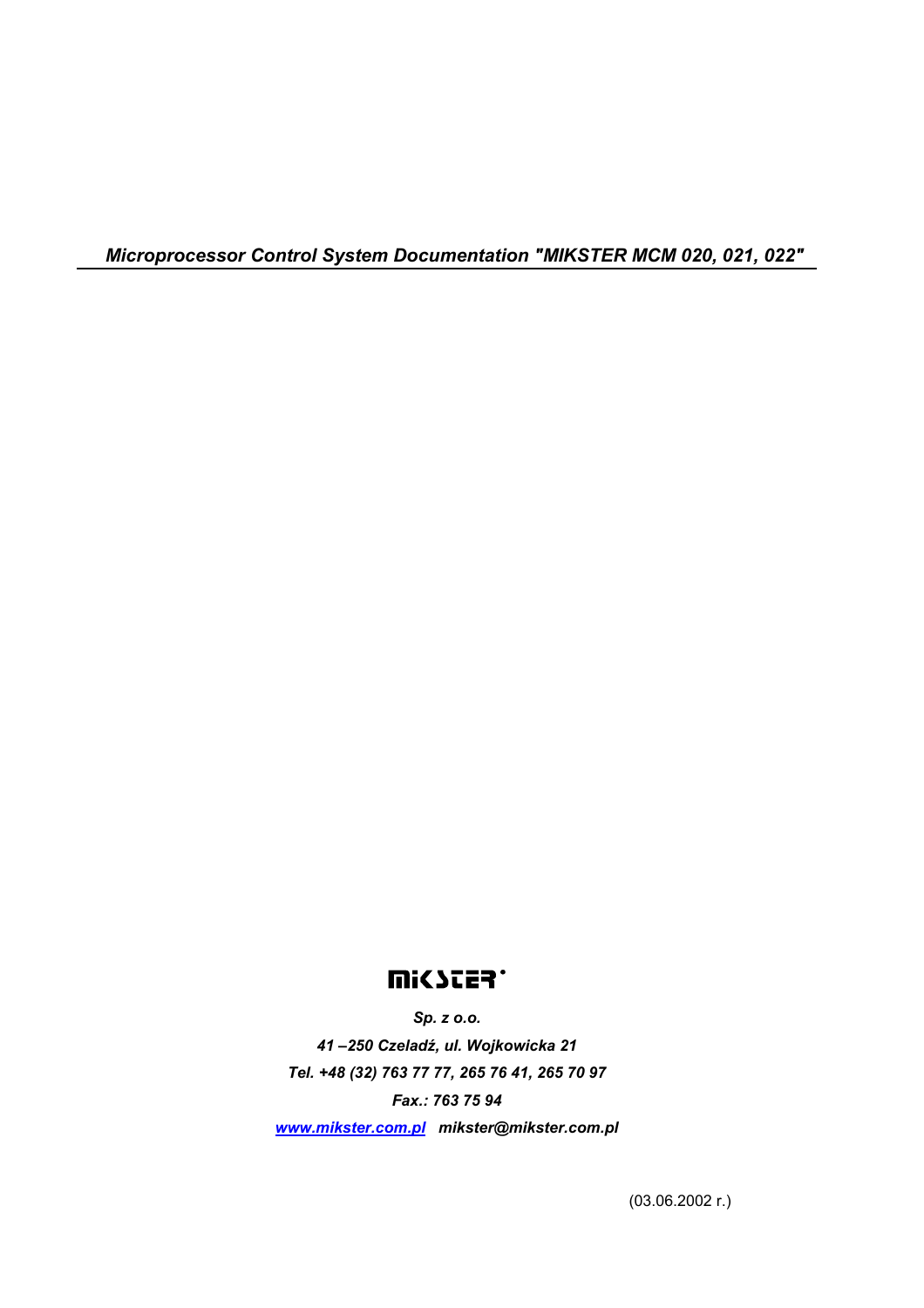#### *TABLE OF CONTENTS*

|   | BASIC FUNCTIONS OF THE M.C. MIKSTER MCM 020  3                  |    |
|---|-----------------------------------------------------------------|----|
| 3 | CONTROL DESK OF THE M.C. MIKSTER MCM 020 4                      |    |
| 4 |                                                                 |    |
|   | 5. STARTING THE WORK WITH THE M.C. MIKSTER MCM 020 5            |    |
|   | 5.1. PROGRAMMING OF THE MANUFACTURING PROCESSES 5               |    |
|   | 5.2. STARTING THE REALISATION OF THE MANUFACTURING PROGRAM WITH |    |
|   |                                                                 |    |
|   | 5.2.1. THE IMMEDIATE START OF THE TECHNOLOGICAL PROGRAM         |    |
|   |                                                                 |    |
|   |                                                                 |    |
|   | 5.3. MANUAL CHANGES OF THE MANUFACTURING PROCESS PARAMETERS     |    |
|   | DURING THE AUTOMATIC WORK OF THE M.C. MIKSTER MCM 020           | 10 |
|   | 5.4. MANUAL CONTROL OF THE WORKING DEVICES 11                   |    |
|   |                                                                 |    |
|   | 7. BREAKING OF THE AUTOMATIC PROCESS 12                         |    |
| 8 | THE REAL TIME CLOCK PROGRAMMING  12                             |    |
|   | 9. MIXING DRUM AND VACUUM PUMP WORK MONITORING                  | 13 |
|   | 10. TECHNOLOGICAL PROGRAM PARAMETERS MONITORING                 | 14 |
|   |                                                                 |    |
| 4 |                                                                 |    |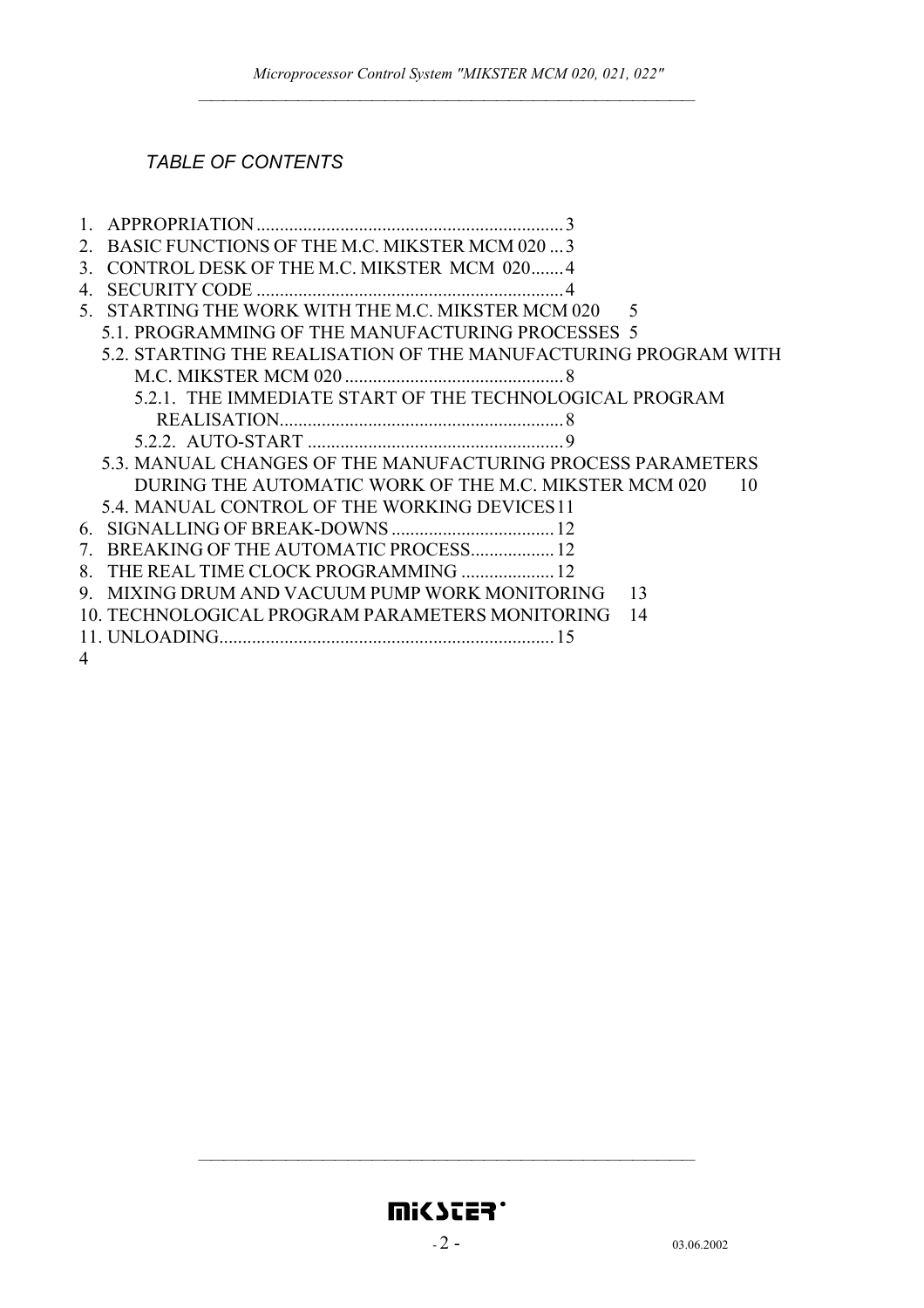# *1. APPROPRIATION*

M.C.MIKSTER MCM 020 SERIES (MIKSTER MCM 020, 021, 022,) are devices applied to automatic control of industry devices needing program work and measuring of physical values as temperature, pressure, etc.

Particularly they have been dedicated to control the vacuum massage machines, the mixers, etc.

## *2. BASIC FUNCTIONS OF THE M.C. MIKSTER MCM 020*

The basic functions of the M.C. MIKSTER MCM 020 are:

- automatic realisation of the technological program,
- 50 programmes,
- 6 cycles per program, (MIKSTER MCM 020, 021),
- 2 phases per cycle,
- temperature control and regulation, (MIKSTER MCM 020),
- vacuum (0-100 kPa) control and regulation, (MIKSTER MCM 020, 021),
- program control of the working devices (contactors, electrovalves, etc.),
- manual mode,
- AUTOSTART function,

## *3. CONTROL DESK OF THE M.C. MIKSTER MCM 020*

All operations involved with starting, programming, manual changes, etc., are performed on the control desk (picture 1).

The control desk consists of the following blocks:

- numeric displays -1-
- signalling diodes (LEDs) -2-
- function keys  $-3$ -
- devices' status keys  $-4$ -
- programmes cycles' keys -5-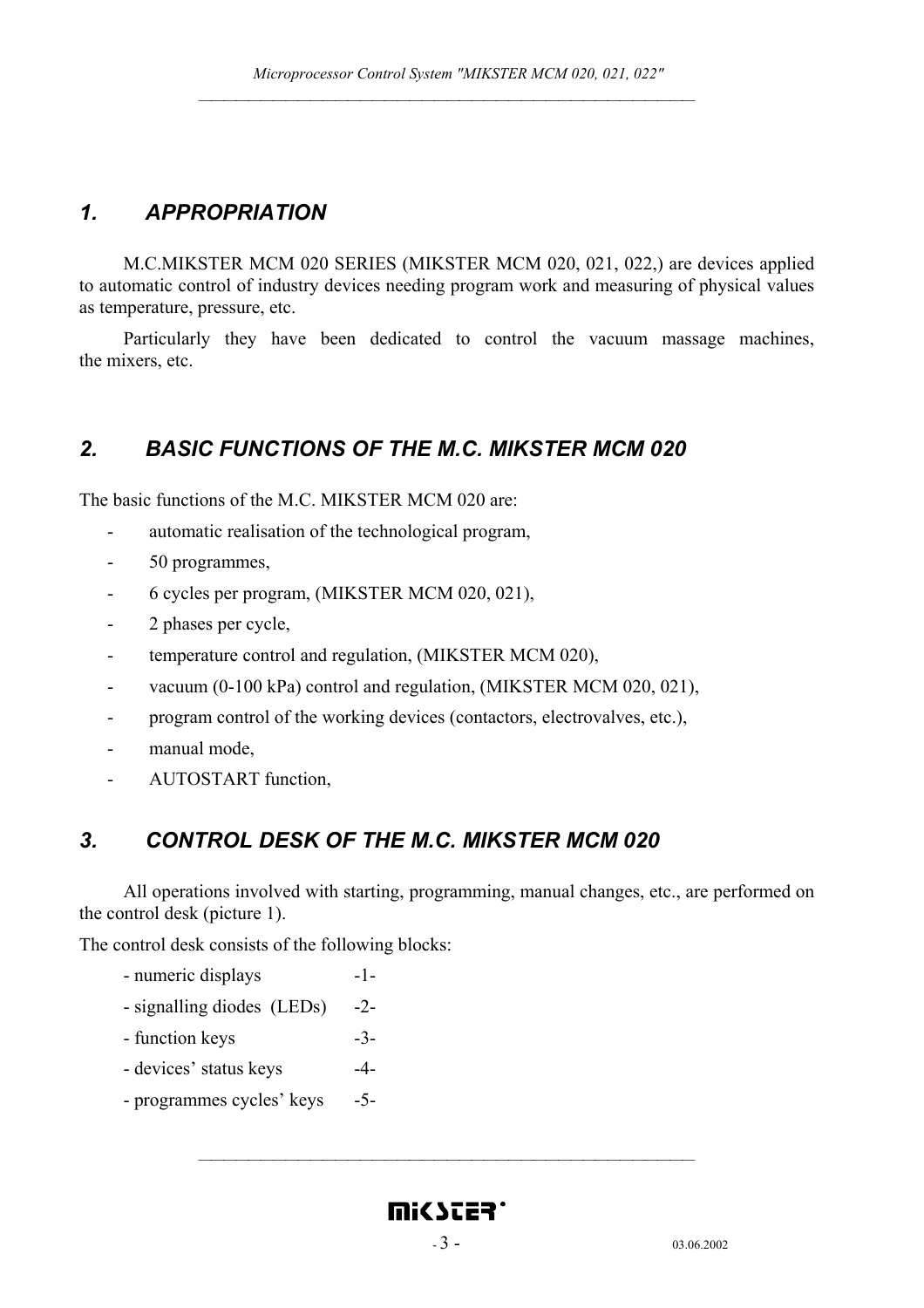

Picture 1.

 All information on operating conditions of the M.C. MIKSTER MCM 020, as status, programmed and real-measured parameters' values, ON/OFF signalling, etc., are displayed by the numeric displays and LEDs.

Operating mode of any device or activity of any function is signalled with LED light. Blinking LED means wait state or actual value.

The M.C MIKSTER MCM 020 memory programming, data corrections, and activating MIKSTER'S functions is performed by pressing of the appropriate function keys, numerical keys and status keys.

## *4. SECURITY CODE*

The security code has been introduced for protection of the data written in the M.C. MIKSTER MCM 020 memory against unauthorised changes. The security code is requested when one wants to change the data for manufactory(technological) programmes (for detailed description see **5.1.**)

The security code is written into the SET-UP memory.

# <u>WICZES.</u>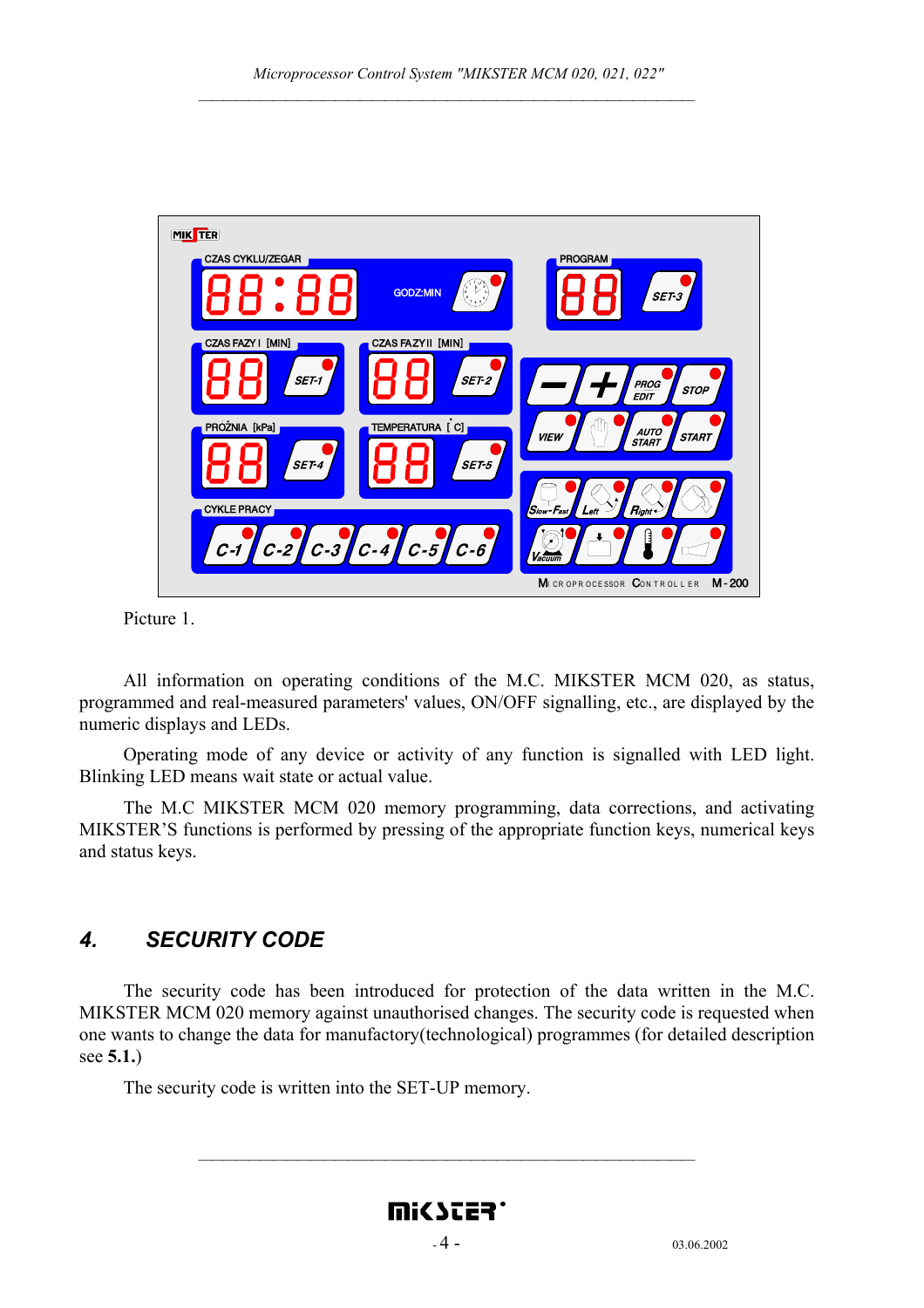#### *5. STARTING THE WORK WITH THE M.C. MIKSTER MCM 020*

After the power switch is turned ON, the clock displays the actual time. Now you can start the following functions of the M.C. MIKSTER MCM 020:

- programming of the manufacturing processes,
- setting the SET-UP parameters (service only),
- manual control of the working devices,
- run one of the 50 M.C. MIKSTER MCM 020 technological programmes,
- AUTOSTART function.

### *5.1. PROGRAMMING OF THE MANUFACTURING PROCESSES*

The user can program up to 50 (0-49) manufacturing programmes. Each program consists of 6 cycles. Each cycle consists of 2 phases, (MIKSTER MCM 020, 021). **ATTENTION !** MIKSTER MCM 022 has only 2 phases and no cycles.

Below are listed the parameters of each cycle:

- the duration of the cycle max. 99h:59m,
- the duration of the first phase,
- the vacuum value for the first phase, (MIKSTER MCM 020, 021),
- the temperature value for the first phase, (MIKSTER MCM 020),
- the work status for the working devices in the first phase,
- the duration of the second phase,
- the vacuum value for the second phase, (MIKSTER MCM 020, 021),
- the temperature value for the second phase, (MIKSTER MCM 020),
- the work status for the working devices in the second phase.

If you want to switch M.C. MIKSTER MCM 020 to the programming mode press the key

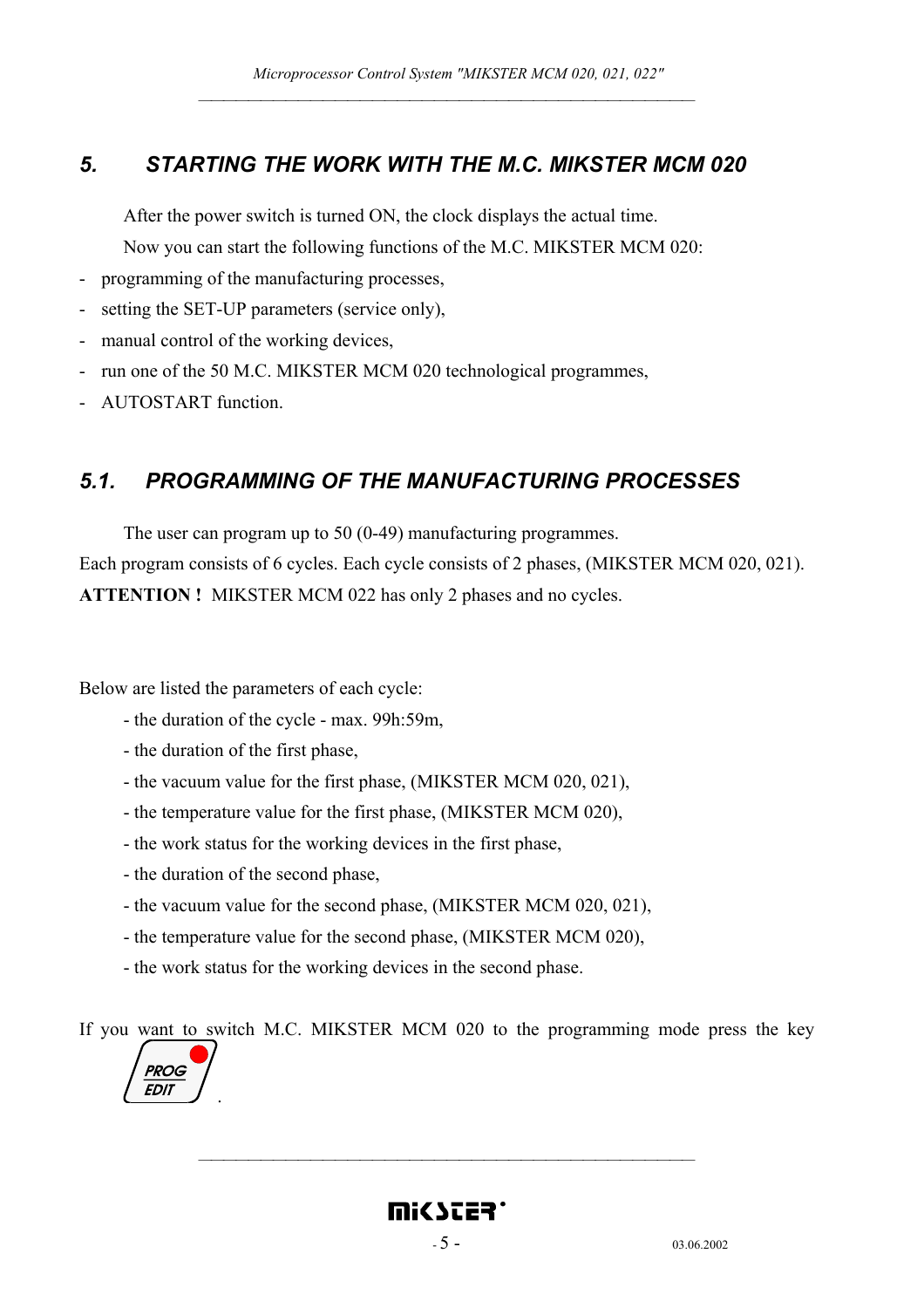It activates the duration of the first phase LED (LED blinks) and makes the "CODE 00 00" appears on the display,



Now you can start programming.

On the displays you can see the parameters of the program, which number is displayed in the field PROGRAM. If the security code is not correct, M.C. MIKSTER MCM 020 returns to the beginning, i.e. the actual time is displayed. If the change of any parameter is needed, you must press the appropriate key (the active LED blinks) and then press the key

$$
\boxed{}
$$
 and/or  $\boxed{}$ , up to the moment its value changes as needed.

If the change of a cycle number is needed, you must press the key of the cycle you want to change, i.e.:

$$
\frac{\sqrt{S-1}}{\sqrt{S-5}} = \frac{\sqrt{S-2}}{\sqrt{S-6}} = \frac{\sqrt{S-3}}{\sqrt{S-1}}
$$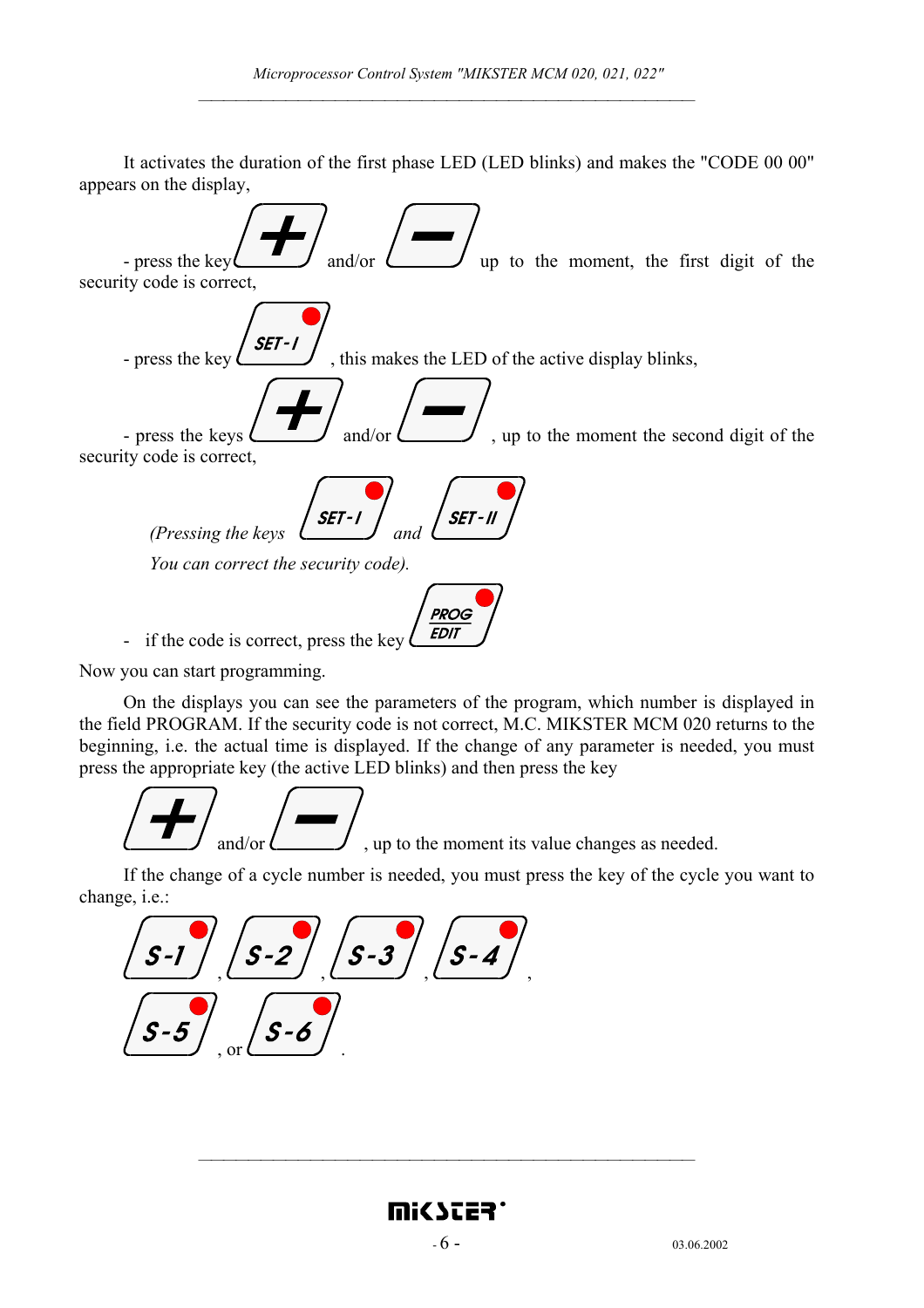| If you want to start programming of the next program - press the key $\ell$       | SET - III<br>. You can finish |
|-----------------------------------------------------------------------------------|-------------------------------|
| <b>PROG</b>                                                                       |                               |
| <b>EDIT</b><br>the programming of the M.C. MIKSTER, pressing the key $\mathcal L$ | <b>STOP</b>                   |

## *5.2. STARTING THE REALISATION OF THE MANUFACTURING PROGRAM WITH M.C. MIKSTER MCM 020*

#### *5.2.1. THE IMMEDIATE START OF THE TECHNOLOGICAL PROGRAM REALISATION*

You can start the automatic mode of program realisation when the M.C. MIKSTER MCM 020 is in the standby mode, i.e. the actual time is displayed. Automatic mode is started

![](_page_6_Picture_5.jpeg)

It makes the program number display starts blinking.

Now you can set the program number pressing the keys  $\Box$  and/or

When the program number is set to the wanted value, you can start its work pressing the key

![](_page_6_Picture_9.jpeg)

**STOP** , or you can stop starting the device pressing the key  $\ell$ 

If you do that(STOP) - the M.C. MIKSTER MCM 020 returns to the standby mode and the actual time is displayed.

#### *5.2.2. AUTO-START*

The AUTO-START function starts the M.C. MIKSTER MCM 020 at the time you have earlier set.

![](_page_6_Picture_14.jpeg)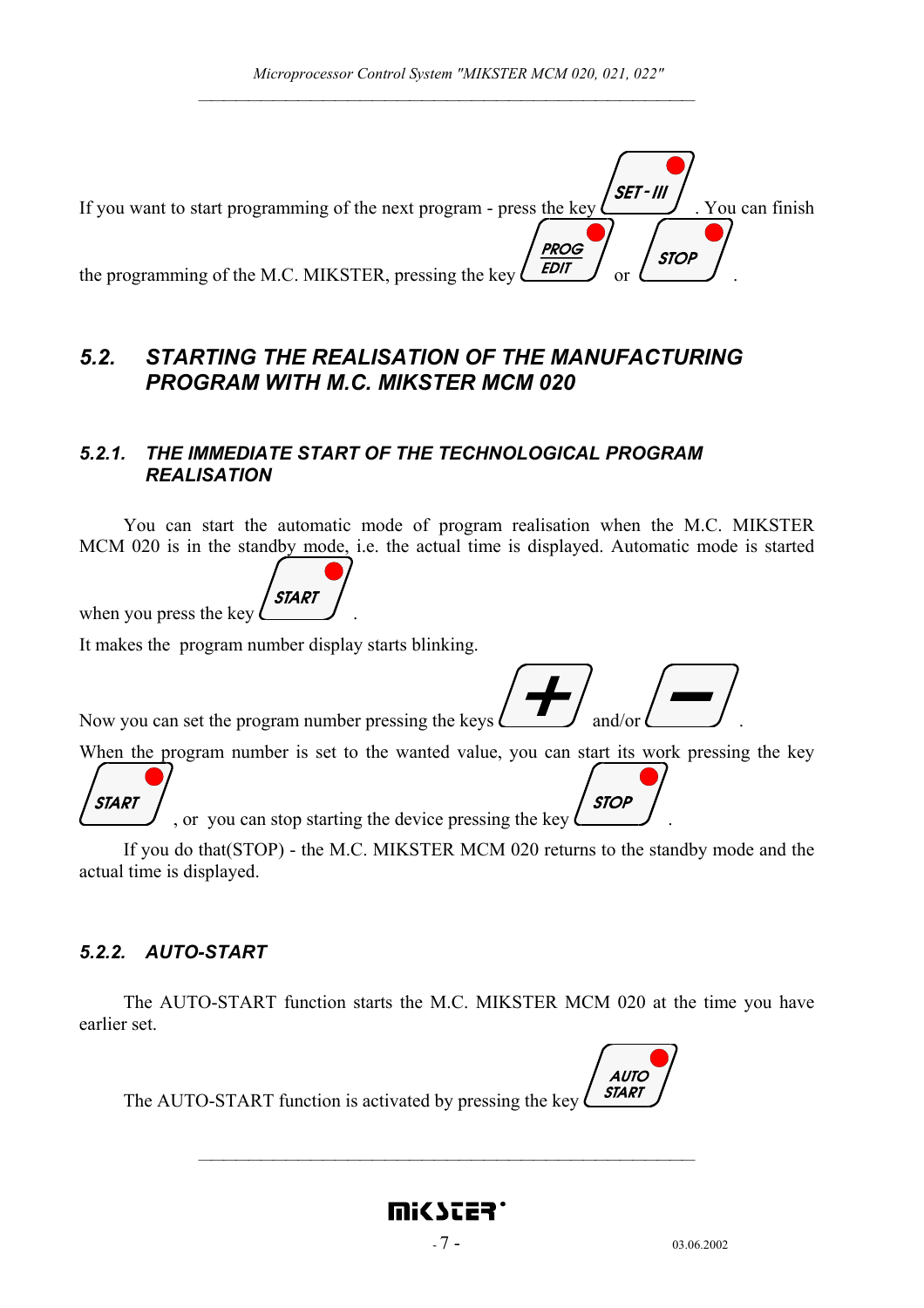Then you must fill the field PROGRAM with program number you need and the time (hh:mm) you want that program to start (field TIME STEP /CLOCK).

| After you have pressed the key $\left\langle \frac{\text{START}}{\text{the AUTO-START function is activated.}} \right\rangle$                                             |
|---------------------------------------------------------------------------------------------------------------------------------------------------------------------------|
| (LEDs placed on the keys $\begin{pmatrix} \text{AUTO} \\ \text{SIART} \\ \text{and} \end{pmatrix}$ are blinking and the actual time<br>and program number are displayed). |
| If you want to turn OFF the AUTO-START function, press the key: $\left(\frac{\text{STOP}}{\text{STOP}}\right)$ .                                                          |
| When the AUTO-START function is active you can display the time when the program will<br>start by pressing the key $\left\langle V\right $ $V$ $\left\langle V\right $    |

# *5.3. MANUAL CHANGES OF THE MANUFACTURING PROCESS*  **PARAMETERS DURING THE AUTOMATIC WORK OF THE M.C.** *MIKSTER MCM 020*

# *5.4. MANUAL CONTROL OF THE WORKING DEVICES*

During the automatic mode it is still possible to make manual corrections in the program.

**PROG EDIT** 

To do that you must press the key:  $\ell$ 

It causes all the programmed parameters of the actual cycle are displayed.

Now you can make all the needed changes (see **5.1.**).

Pressing the keys in the field STEP(WORK CYCLES) makes that all the parameters of the next cycles are displayed. If the LED for chosen cycle blinks it means that this cycle is not realised actually.

![](_page_7_Picture_11.jpeg)

Press the key  $\left(\frac{EDT}{EDT}\right)$  to finish manual changes.

mic ster'

 $-8$  - 03.06.2002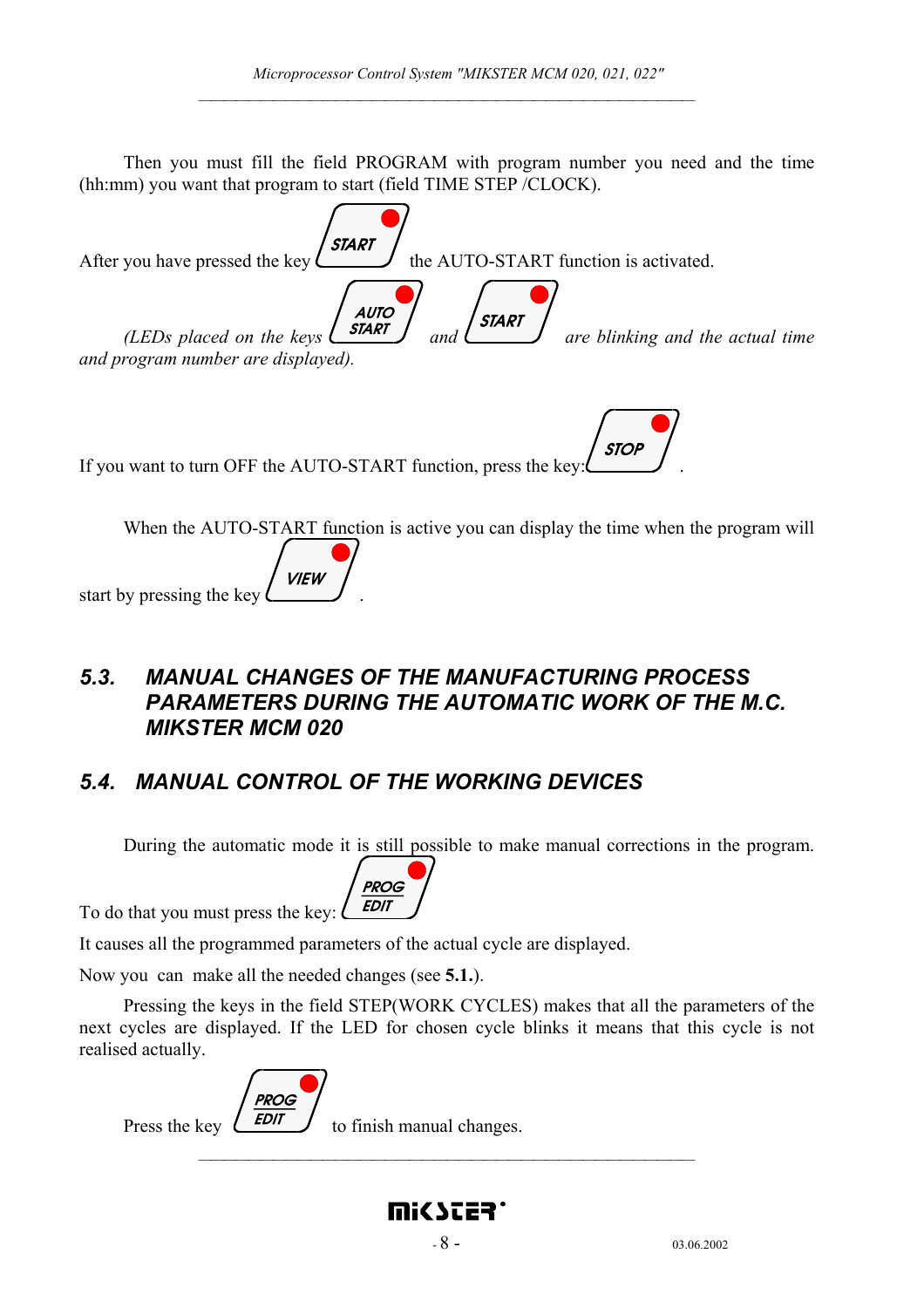It makes your changes are written into the memory and the modified program will be realised.

If you have finished your changes when the M.C. MIKSTER MCM 020 cycle or phase is different from as a cycle/phase when you have been started your changes, the program realisation starts from the cycle or phase you have finished your manual modifications.

For manual control of the working devices follow the procedure:

*(The M.C. MIKSTER MCM 020 should be in the* standby *mode, i.e. the actual time is displayed.)* 

![](_page_8_Picture_5.jpeg)

- exit this mode pressing the same key again.

#### *6. SIGNALLING OF BREAK-DOWNS*

In case of failure of the program realisation (e.g. power interrupt) the moment when the program has been broken is remembered. After the breakdown is stopped, the program realisation will be continued from the place it was stopped.

Then -error- is displayed on the TIME STEP/CLOCK and display PROGRAM displays the error number -40-.

Error signalization can be turned OFF by pressing the key

![](_page_8_Picture_11.jpeg)

## *7. BREAKING OF THE AUTOMATIC PROCESS*

You can break the automatic realisation of the technological program by pressing the key

![](_page_8_Picture_14.jpeg)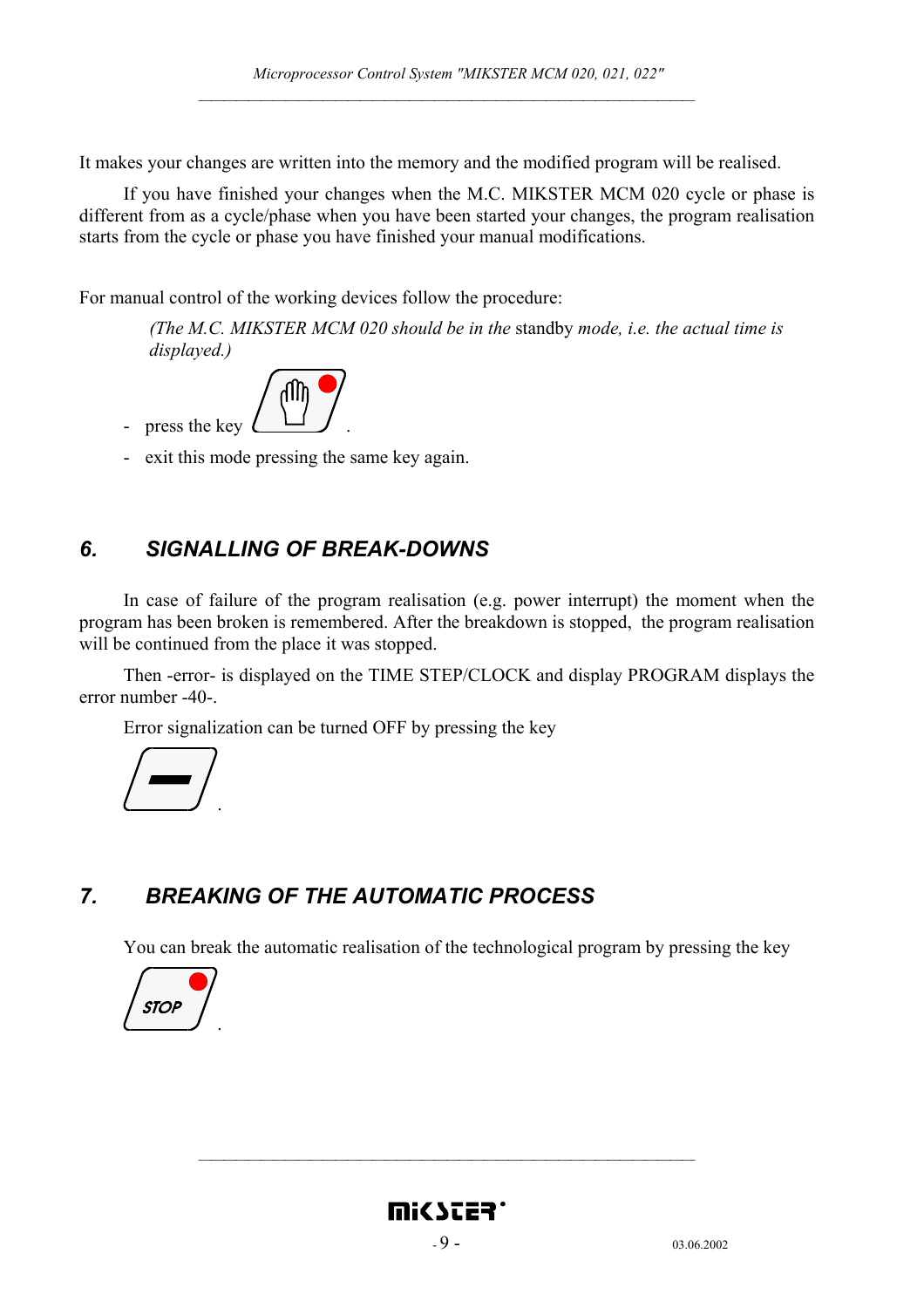# *8. THE REAL TIME CLOCK PROGRAMMING*

If you want to CHANGE the real time clock settings, press the key: . This makes the display of the real time clock starts blinking. Now press the key

![](_page_9_Picture_3.jpeg)

# *9. MIXING DRUM AND VACUUM PUMP WORK MONITORING*

When the massage machine state is standby and the real time is displayed, press the key  $S_{low}$  - Fast .

The TIME STEP/CLOCK displays how long the vacuum pump works (the number of hours).

The TIME PHASE I and TIME PHASE II displays how long the mixing drum works (the number of hours).

# *10. TECHNOLOGICAL PROGRAM PARAMETERS MONITORING*

You can monitor all the technological program parameters

**VIEW** pressing the key *.* 

 Monitoring is automatically turned off after the time set in the SET-UP function **F12**, or after pressing the same key again.